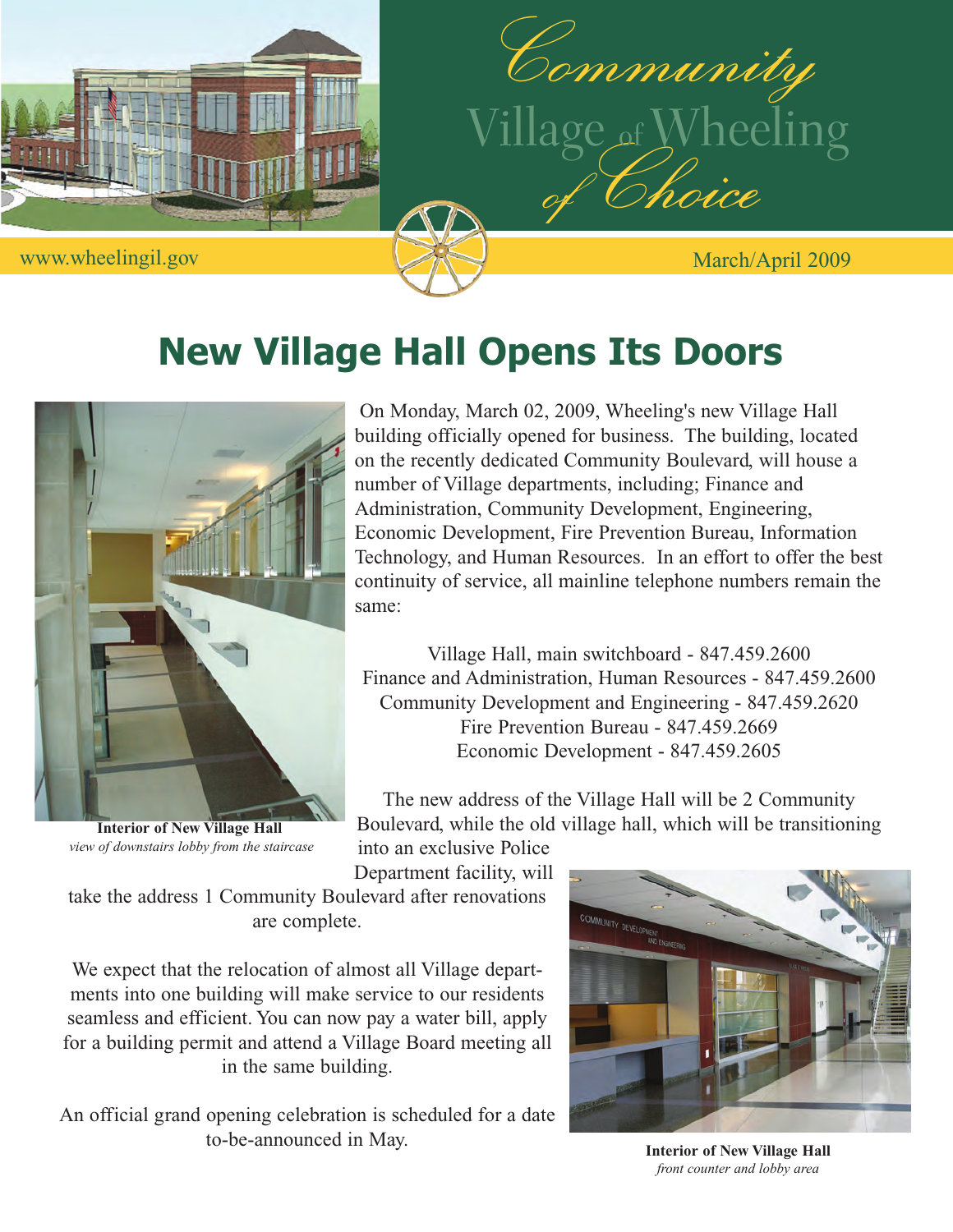## Welcome to Wheeling

## **State of the Village Address**

#### *Delivered by Acting Village President Argiris at the Annual Wheeling/Prospect Heights Chamber of Commerce function on January 22, 2009*

Around the world and right here in our communities, 2008 is a year that will not soon be forgotten—a year of exciting opportunities and profound challenges. I'm pleased to report that even in the current financial downturn, Wheeling continues to experience a wide range of encouraging economic development. From the grand opening of Cooper's Hawk and the Superdawg groundbreaking to the recent completion of the Alexander Graham Bell Montessori School and Devon Bank—respectively Wheeling's first "green" building and first LEEDcertified building—we have seen growth that improves the quality of our citizens' lives, reflects their commonly-held values, and looks steadily toward a prosperous future. Furthermore, we have seen bold improvements in our public infrastructure and our municipal facilities which will greatly improve our ability to provide the basic services upon which our residents rely, today and in the days to come.

As families and businesses tighten their belts and await signs of economic improvement, I believe it is the responsibility of municipalities to be prepared—to take steps to ensure that when recovery comes, it comes our way. To this end, the Village of Wheeling intends to keep aggressively encouraging and shepherding development within our boundaries. We'll do this through direct involvement with major projects such as Brigadoon Aviation at the south end of town, Prairie Park and the Westin to the north, and the Fresh Farms center between them. We remain actively committed to fostering redevelopment at the former K-mart and Wickes sites, and have already enjoyed substantial developer interest regarding the latter. Throughout the community, we'll continue our judicious use of 6b property tax incentives to keep businesses in town and to help them expand and modernize to compete in the new economy as it takes shape. And, as always, we'll seek out opportunities to improve the health of the community in the broadest sense, such as our pending partnership with the Cook County Forest Preserve to conduct ecological restoration and establish an educational and recreational amenity on the vacant land south of the Westin.

Time and again, I hear from developers that one of the many things that makes our town attractive for investment is our clear commitment to providing bedrock municipal services for residents and businesses, now and in the future—a commitment evidenced by the construction of our new Village Hall, set to open for business on March 2, as well as our new Public Works facility, which will open later this spring. We also plan soon to begin the renovation of the current Village Hall for the use of the Police Department, and to break ground on a new Fire Station headquarters. The introduction of these new facilities will coincide with a comprehensive redesign of the Village's website.

Throughout 2008, the Public Works Department managed and supervised \$3.76 million in Capital Improvement Plan projects while maintaining nearly \$120 million in Village property, buildings and infrastructure; these CIP projects included substantial street, sidewalk, and sewer improvements, as well as the Buffalo Creek Streambank Stabilization Project, partly funded by a state grant obtained with the aid of Rep. Sidney Mathias. Village engineers also now benefit from our membership in the GIS Consortium, by which communities pool resources to gain the use of invaluable informational tools; these will help us meet a variety of challenges, not least among them our ongoing efforts at flood mitigation. An important step toward achieving this goal should soon be realized by the Park District's agreement with the Metropolitan Water Reclamation District of Greater Chicago regarding compensatory storage for Levee 37 at Heritage Park. The Village Board looks forward to seeing the details of this agreement, and working cooperatively with our partners.

And that, I suppose, is an appropriate note to end on. It's a new year, full of the promise of positive change, and I humbly suggest that we all take this opportunity to put aside our differences and renew our commitments to working together for the common good of our citizens. Growing a community is always a team effort, and far more unites us than divides us. I'll close with the words of Henry Ford—speaking in a happier time for the auto industry—"Coming together is a beginning. Keeping together is progress. Working together is success."













Mike Horcher



Dean Argiris 2

Abruscato

Pat Horcher

Ken Brady

Bob Heer

Elaine Simpson

The Village of Wheeling President, Board of Trustees and Village Clerk www.wheelingil.gov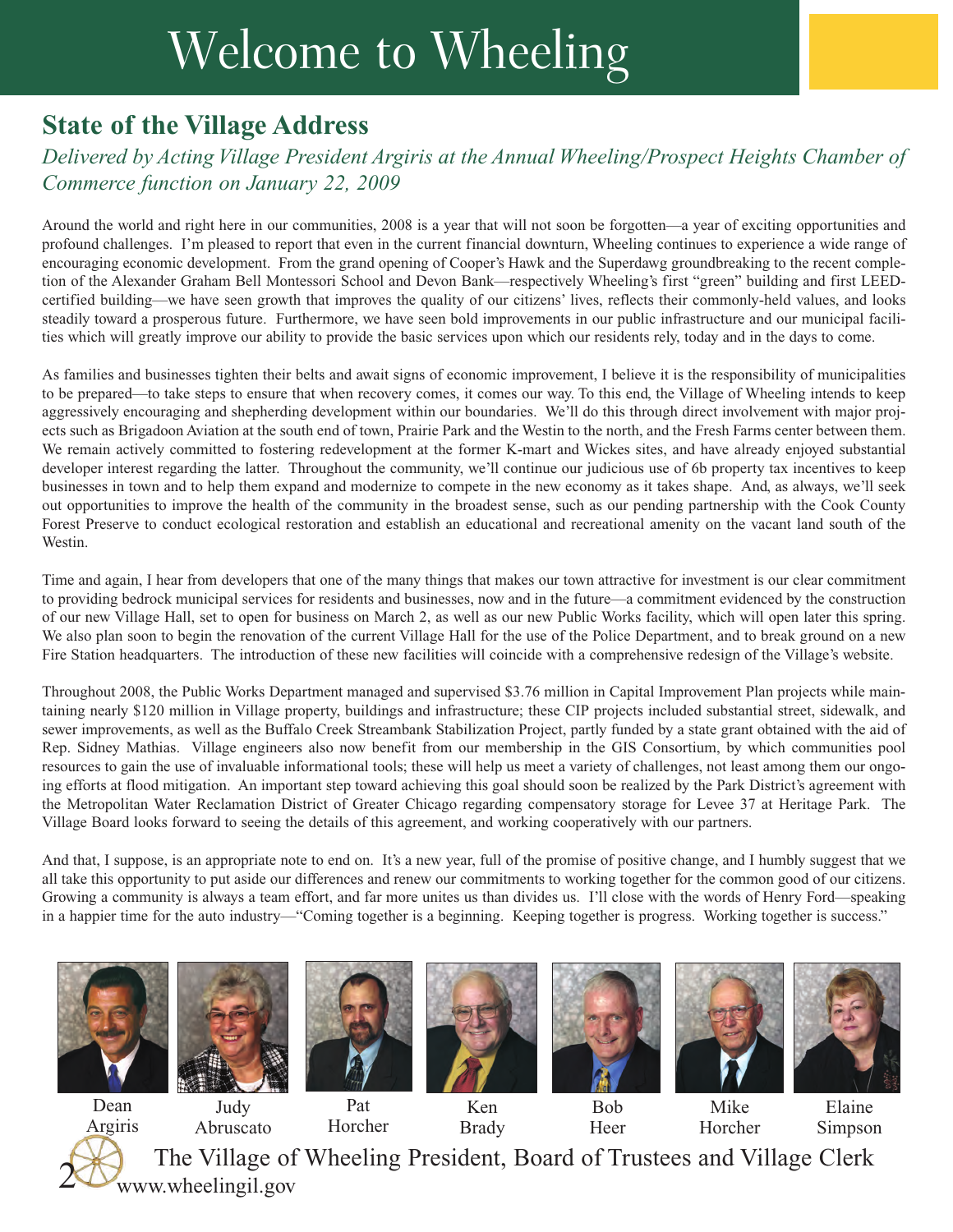## Welcome to Wheeling



# The Clerk's

and Elaine Simpson, Village Clerk *REMEMBER WE ARE HERE TO HELP YOU*

### **Consolidated Election**

The Consolidated Election will be held in Wheeling, Tuesday, April 7, 2009. We will be voting for Village President, Village Clerk and three Trustees.

If you have not yet registered to vote and are a U.S. Citizen, are or will be at least 18 years old by Election day, and have been a resident of your precinct for at least 30 days, you can register at Village Hall during regular business hours. Bring in two forms of identification – one with your current address on it – and we will

assist you. The deadline to register to vote for the Consolidated Election is Tuesday, March 10th.

Remember, to have your voice heard, VOTE on Tuesday, April 7, 2009. If you need information on your polling place please call the Village Hall at 847-459-2600.



#### **Reverse Mortgage Program**

On Tuesday, April 21, 2009 from 10:30a.m. to 12p.m. the Senior Commission will present an informative program on reverse mortgages. The speaker is Mr. Wayne Landon of the National Aging in Place Council. Refreshments will be served.



The program will be at the Pavilion Senior Center, 199 North First Street, Wheeling. Please call the center at 847-459-2670 to make a reservation. The deadline for making reservations is April 13th.

*In these economic times, please remember to support local businesses and restaurants.*

## The Health Corner

*…Brought to you by the Wheeling Board of Health.*

#### **Wheeling Community Blood Drive**

The Village of Wheeling and the Wheeling Board of Health will be hosting a blood drive from 1:30 p.m. to 7p.m. **Wednesday, March 11, 2009** at the Fire Station on Dundee Road.

Blood donors of all types are needed every day for critically ill patients, accident victims, people needing surgery and those patients suffering from chronic diseases such as cancer and leukemia. If all eligible people donate, there would never be



a blood shortage. Every pint of blood donated will help save three lives!

Appointments are greatly appreciated. To schedule an appointment, please call Health Officer Beverly Slaby at 847-459-2620 or email her at **bslaby@wheelingil.gov**. Walk-ins are always welcomed!

### **March is National Colorectal Cancer Awareness Month**

Colorectal cancer is equally common in both men and women. It is one of the most easily preventable cancers because it can develop from polyps that can be removed before they become cancerous.

Colon cancer is 90% curable when detected early, which means you have the power to do something about it. Starting at age 50 you should schedule a colonoscopy with your doctor. If there is a family history of colon cancer, your doctor may want you to start testing earlier. You have the power to prevent colon cancer….get screened and reduce your risk! For more information go to www.preventcancer.org.

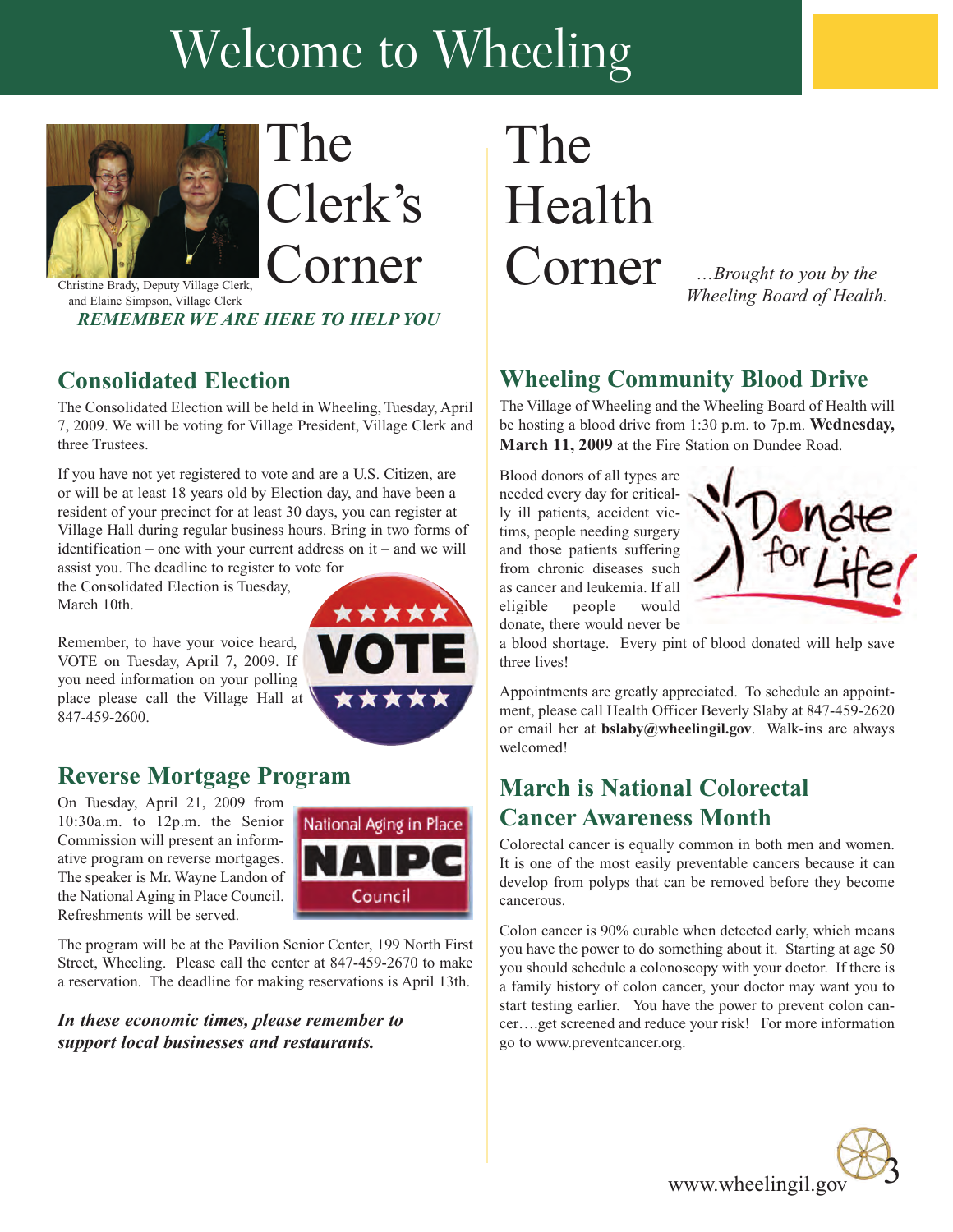## Fire & Police Department

## **Personal Safety Tips**

It is always important to take steps to protect yourself and your personal items. Vehicle theft is becoming more prevalent and the most popular items burglars look for are:

•GPS Devices (the most popular item taken)

- •Radar Detectors
- •I-Pass Units
- •Briefcases and Laptop Computers
- •Cash
- •Aftermarket Auto Stereo Systems

Take away the opportunity for burglary by adhering to the following common sense safety tips:



•Do not leave valuables in your car (especially in plain view)

•ALWAYS lock your doors and close all vehicle windows •Make it a practice to be aware of your surroundings

•Report ALL suspicious activity to Police

Home burglars usually work during daytime hours, with the peak time being 8a.m. to 11a.m. Ways to make burglaries harder include:

•Alarm Systems (noise makers that summon police)

•Trim bushes down to 3ft and trees up 7ft from the ground to make it harder for thieves to hide.

- •Upgrade deadbolt locks with at least a one inch bolt
- •Latch plate for the deadbolt secured with 3 inch screws
- •Lock your windows and doors AT ALL TIMES
- •Leave a loud TV or radio on when not home

•If someone unexpectedly knocks on your door, do not open the door but do let them know you are home—if it is even remotely suspicious, call police immediately with a good description. Many burglars will knock first to see if anyone is home. When someone answers the door, they'll have some excuse to be there

•Close your blinds so that burglars can't see into your residence

- •Dogs most burglars do not want to tangle with a dog
- •Know your neighbors concerned neighbors look out for you

•Consider covering your garage door windows so a burglar can't see that no cars are present (meaning no one is at home)

The Police Department is conducting extra patrols all over the village, but we need your help. Protect yourself by following the commonsense advice above and together, we can make a difference. If you are a victim, call 9-1-1. Contact the Crime Prevention Unit with any other concerns at 847-459-2994.



## **Red Light Enforcement Begins**

The Village of Wheeling began operating red light enforcement cameras at the intersections of Dundee Road & Milwaukee Avenue and Palatine Road & Wheeling Road in late February 2009. The intersections are identified as "Red Light Photo Enforced" through signage. The Village has three main objectives for implementing the program: (1) to reduce the number of injury crashes resulting from right angle and turning collisions; (2) reduce the total number of crashes at an intersection overall; (3) reduce the number of Red Light Violations at the selected intersections.

#### **Enforcement**

Citations will be issued to motorists who run red lights without stopping OR fail to come to a complete stop before turning right on red when safe to do so.

#### Motorists **WILL NOT** be cited if:

•The motorist enters an intersection on a green or yellow light which turns red before they have a chance to make a left turn. •The vehicle was yielding to an emergency vehicle or lawfully participating in a funeral procession.

For more information on the Village's Red Light Enforcement Program, visit **www.wheelingil.gov**.

### **Announcing New Metra 'Pay to Park' Machines**

Four new "pay to park" machines

have been installed at the Wheeling Metra parking lot. The old parking debit cards are no longer valid but refunds for the debit cards will be accepted until June 1, 2009. Contact the Village Hall at 847-459-2600 for a Debit Card Refund Form.

#### **How the machines work:**

1.Enter parking space number and press ENTER.

2.Insert bills and/or coins (if using a credit/debit card, insert card and remove) press VALUE button. 3.Take receipt.

The daily rate is \$1.50 and no change or refunds will be given. Mastercard and Visa credit or debit cards are accepted.

#### **Important things to know:**

•You should keep all receipts.

•If you enter a wrong space number, press the RED button, then enter the correct space number.

•If you do not receive a receipt with the current date and parking space number on it, the transaction didn't process properly and you will be cited for a parking violation.

If you have any questions or concerns about the new pay to park machines please contact the Village at 847-459-2600 or parking@wheelingil.gov.

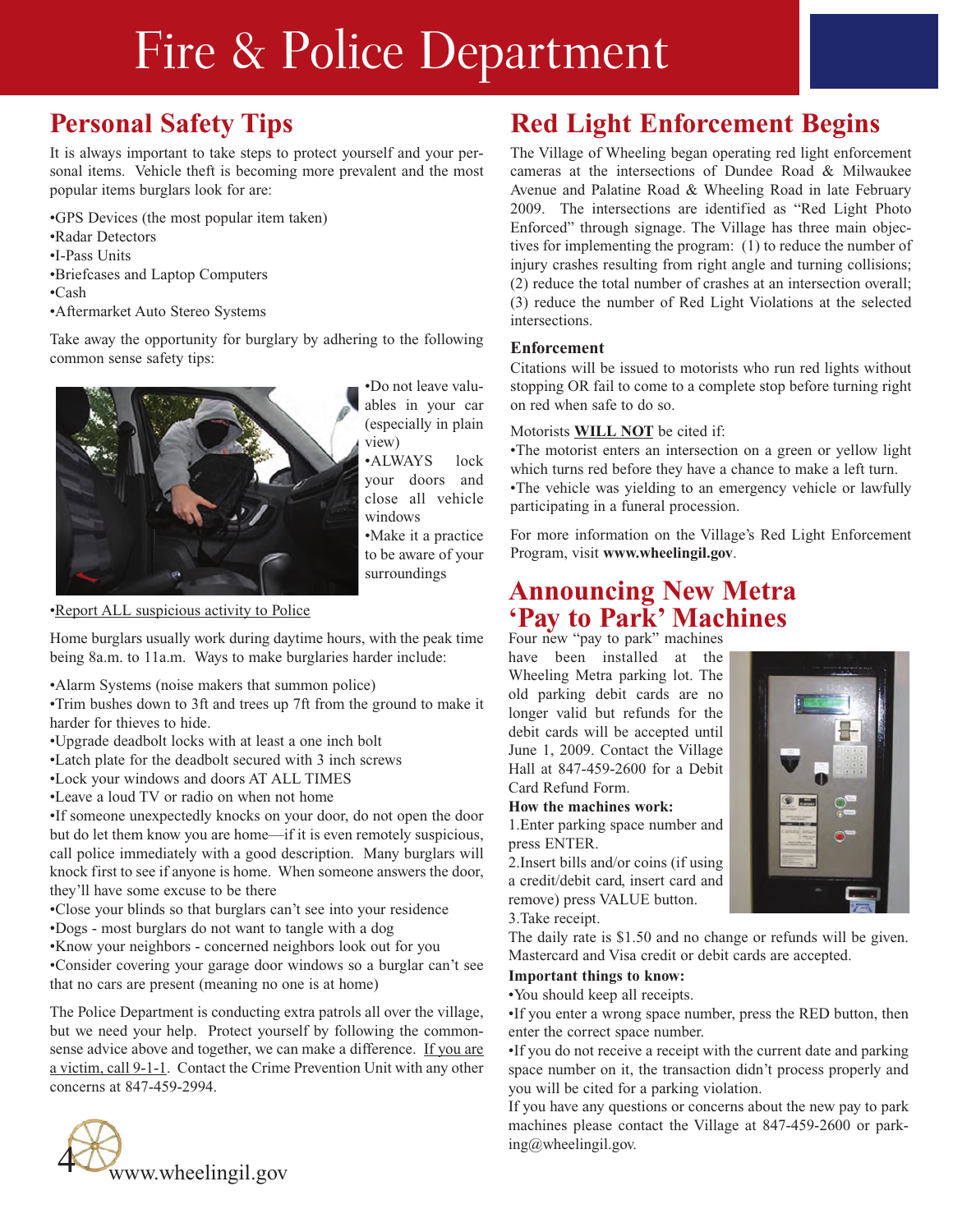## **Public Works Facility Update**

Construction efforts continue on the new Department of Public Works building at 77 W. Hintz Road. The cold and snowy winter were no match for progress as work carried on during the difficult winter months. The building is now completely under-roof and interior work has begun in earnest. The campus' site work will resume in early spring with project completion expected in June.





## **Wolf Road Lane Closures**

### **Property Maintenance Time**

Wheeling's Property Maintenance Codes are a compilation of requirements that were adopted by the Village President and Board of Trustees in an effort to establish standards that help preserve properties, provide a sound environment, and maintain property values.

#### **The code contains these requirements:**

•The exterior areas of the premises

•The outside of your house/building, general sanitation and pest control standards

•Inside maintenance and safety standards for kitchen, bathroom, basement and related areas

•Smoke detector and carbon monoxide detector installation and occupancy standards

#### **New requirement for storing garbage receptacles:**

•In Residential Districts: On days other than collection days, all waste and recycling containers, along with bulk items, shall be concealed as nearly as practical from public view. No containers shall be placed so as to be unsightly, odorous, or so as to constitute a nuisance to adjacent property or the occupants thereof.

#### **Remember:**

•No garbage or refuse shall be deposited before 5p.m. on the day before the scheduled pick up. Empty receptacles shall be removed by or before 8a.m. the day after collection.

The Community Development Department is responsible for enforcing basic standards for property maintenance, sanitation and related matters. Our goal, through fair but firm code enforcement, is to try and ensure a healthy, safe environment for residents and businesses to exist and prosper. Please contact the Community Development Department at 847-459-2620 with questions or concerns regarding property maintenance issues.

The Wolf Road Sanitary Sewer and Water Main Replacement Project is part of the Village's continuous infrastructure improvement plan. The sanitary sewer along Wolf Road between Milwaukee Avenue and Dundee Road needs to be replaced to continue to meet the current sanitary flows and those of future developments along Wolf Road. Additionally, some water main work along Wolf Road between Highland Avenue and Manchester Drive will be done.

The water main work will eliminate unnecessary water main crossings on Wolf Road, streamline the system and improve the Village's Wolf Road water main infrastructure by abandoning old 6" & 8" cast iron water main along Wolf Road. This water main work is expected to start in early March 2009. After the completion of the water main, the sanitary sewer work between Milwaukee Avenue and Dundee Road will start. During the sanitary sewer work, there are areas that are designated to have open cuts 12 to 15 feet deep, which will require Wolf Road to be reduced to ONE WAY SOUTHBOUND TRAFFIC ONLY from Meyerson Way to Dundee Road. There will be no northbound traffic allowed to go onto Wolf Road from Dundee Road to Meyerson Way during the sanitary sewer work in this section. There will be detour signs directing traffic around the project.

Though we do not anticipate Wolf Road to be restricted down to one lane during the entire time of the sanitary sewer work, the days could add up to be considerable. One-way restriction will be removed as soon as safely and practically possible. For more information about this project, please visit the Village website home page at www.wheelingil.gov and click on the "Upcoming Wolf Road Sanitary Sewer and Water Main Replacement Project" link under "What's New!"

www.wheelingil.gov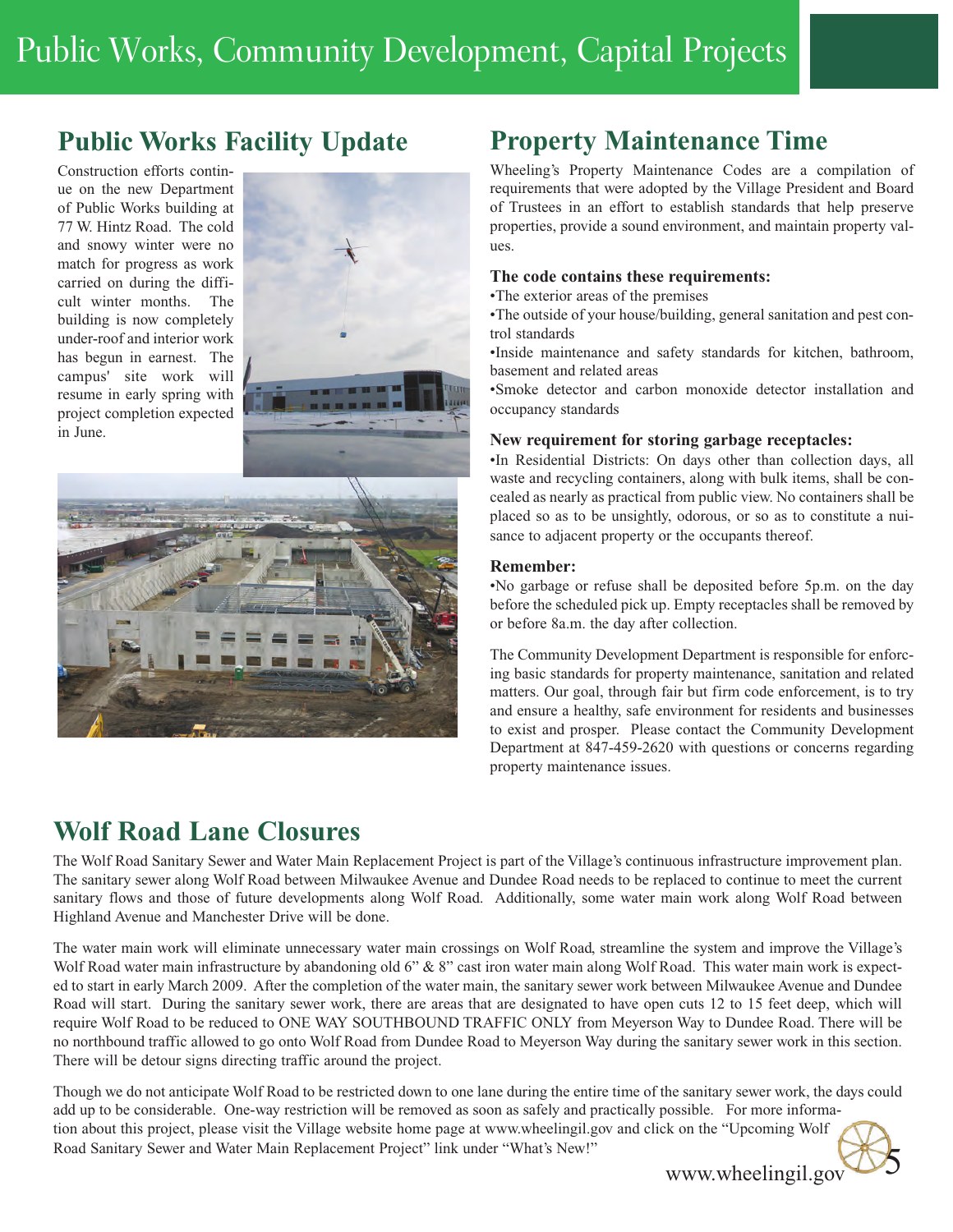## Senior Center



## **Pavilion Senior Center \* 199 N. First St. \* 847-459-2670**

*The Pavilion Senior Center in Wheeling announces the following programs to be offered to area senior citizens. Anyone 55-years or older is welcome to join the activities or volunteer services to assist or share talents with others.*

### **Tuesday Evening Activities**

#### **Do you work during the day? Are looking for something to do in the evenings? Do you feel lucky, creative, or inquisitive? Check us out!**

The Pavilion is now open on Tuesday evenings. We are open for all regular services such as RTA applications, taking appointments for services, registration for programming as well as our Crafting Group, Computer classes and open computer access and Cards and Games. Please call us for the most up-to-date information on Tuesday evenings! 847-459-2670





### **Volunteers are Needed!**

*-Do you like to drive? -Are you artistic and need an outlet? -Do you like to help people?*

Join the Senior Center Volunteer Club and get involved in your community! Contact us for an application and share a little of yourself with those in need.

### **Need a Ride?**

If you are a senior, Escorted Transportation Services Northwest is driving! Do you need a ride to local medical and dental appointments? Give them a call at 847.222.9227. Volunteers who respect and admire seniors are available to drive you to your appointment, wait for you, and bring you home again in their own cars. Escorted Transportation Services Northwest, a not-for-profit organization, accepts a twelve dollar donation for each round trip. They exist to serve seniors in need of transportation and they cross township lines!

If you would like to join Escorted Transportation Services Northwest in serving our beloved seniors with this Volunteer opportunity in your community, they would love to hear from you! Please call them at 847.222.9227 for more information or to sign up to serve seniors in this significant way. Check them out at **www.etsnw.org**.

## News You Can Use



#### **Kitten season is here!**

Spring is right around the corner and so is kitten season. Every year shelters and Trap-Neuter-Return (TNR) organizations are flooded with phone calls and emails about citizens discovering kittens on their property. The truth be told, shelters will be overwhelmed with kittens and will have to turn most of them away. We are asking all the residents not to wait for them to mate. If you are feeding stray and/or feral (wild), outdoor cats and kittens, it is your care-taking duty and also a Cook County Ordinance to have them spayed, neutered and vaccinated and we would like to help.

We are Feral Feline Project, a not-for-profit organization dedicated to humanely reducing the outdoor cat population by applying TNR. Millions of feral and domesticated cats are euthanized each year due to lack of shelter space and not being adoptable. TNR is a safe and humane way of limiting the litters of kittens born in the wild and reducing the population of feral cats. Please contact us for more information or visit our website at feralfelineproject.googlepages.com Your support enables us to continue with our TNR program and save the lives of countless cats and kittens. Your donation is tax-deductible and is applied 100% to our TNR program. We would like to thank everyone who donated in the past. *Feral Feline Project is a 501c3 not-for-profit organization and is not affiliated nor receives any dona-*

*tions or benefits from local, state or municipal governments.* 



**Feral Feline Project** PO Box 1, Wheeling, IL 60090 847-800-0095 (leave a message)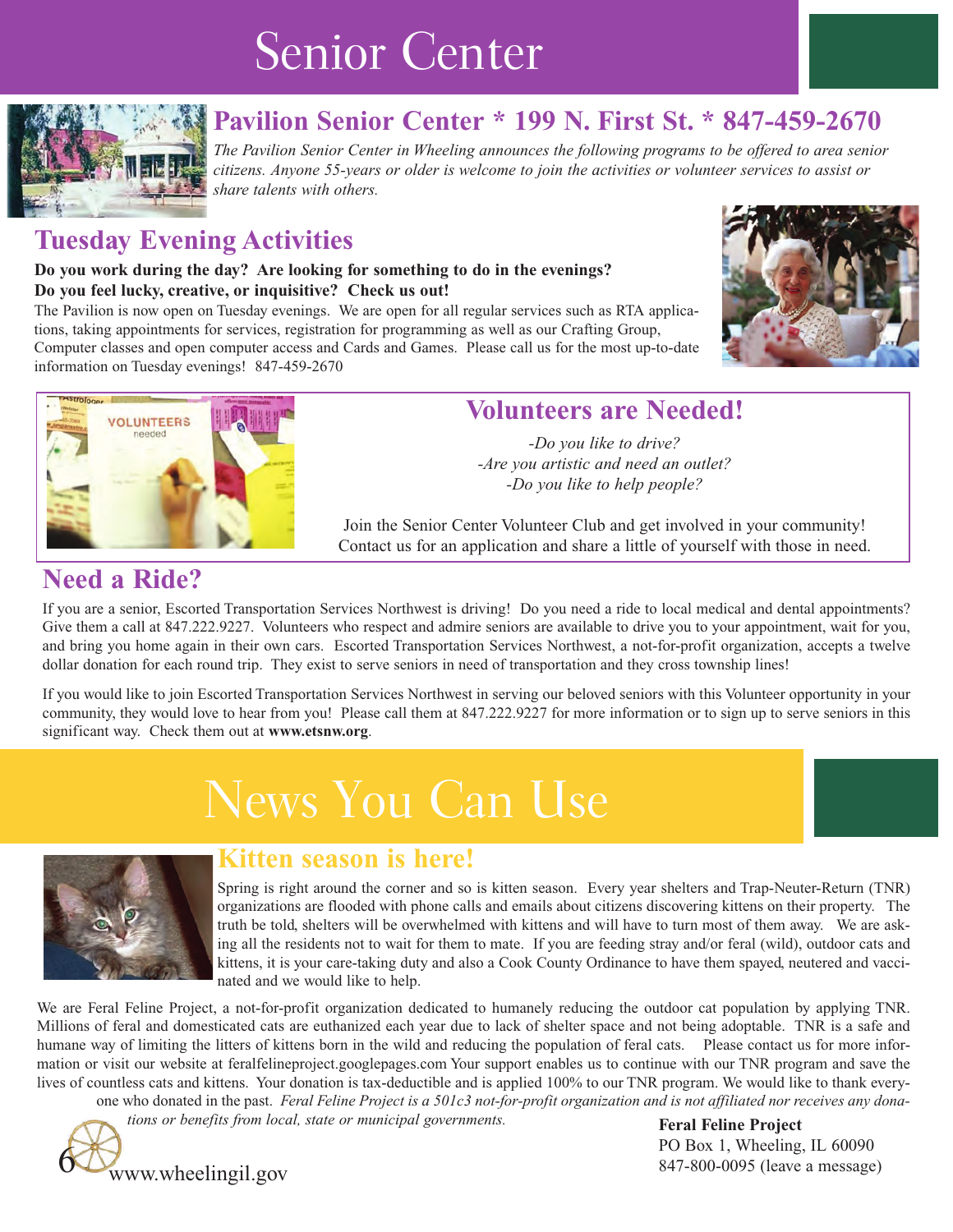## Community Highlights

## **Village Board Highlights**

*Recent Village Board Actions*

View Village Board meetings on Comcast Channel 17, AT&T Channel 99

#### **Authorized**

•Declaring a Surplus in the Crossroads Tax Increment Financing District Fund and Authorizing the Distribution of such to the Overlapping Taxing Districts

•Waiving Competitive Bidding and Accepting Proposal from Total Parking Solutions for Four (4) new Cale Compact XL Metra Commuter Lot Pay Stations

•Granting a Special Use to Operate a Currency Exchange at 1041 Lake Cook Road Within Lexington Commons Plaza

•Adopting the Public Works Department Capital Improvement Plan for the Five Year Period FY 2009 through FY 2013

•Acceptance of a Proposal for Professional Services Related to the Redesign of the Village of Wheeling website

•A Contract with Glenbrook Excavating Concrete Inc for the Wolf Road Sanitary Sewer and Water Main Replacement Project

•Adopting the Village of Wheeling Annual Budget for the Fiscal Year Beginning January 1, 2009 and Ending December 31, 2009

•The Levy and Collection of Taxes for the Corporate and Municipal Purpose of the Village Of Wheeling for the Fiscal Year Beginning January 1, 2008 and Ending December 31, 2008

#### **Approved**

•The Final Plat of Millbrook Pointe Subdivision

•Granting Preliminary Planned Unit Development, Special Use, Site Plan, and Appearance Approval for Redevelopment of Fresh Farms Shopping Center

•A Cook County Real Estate Class 6b Property Tax Exemption for Property Described as 1500 S. Wolf Road

•A Cook County Real Estate Class 6b Property Tax Exemption for PasProps, Inc.

#### **Proclaimed**

•Prospect Heights/Wheeling Football Assoc.

•Horcher Farm – 160th Anniversary

Watch all Village Board meetings<br>to 27 N. Elmhurst as well as Plan Commission meetings On Demand at www.wheelingil.gov

#### **Welcome to these new Wheeling Businesses**

**Ambius, Inc** 860 Chaddick Dr, Unit C

**ARS of Illinois** 925 Seton Ct, Unit 12

**Biomist, Inc.** 573 N. Wolf Road

**CHAMPRO Sports** 1175 S. Wheeling Road

> **LuzCom, Inc.** 54 N. Wolf Road

**Mount of Zion Christian Bookstore** 262 McHenry Road

**Korba Auto Center** 1044 S. Milwaukee Ave.

**Tips 2 Toes** 121 N. Milwaukee Ave.

**- - - - - - - - - - - - - - - - - - - - - -**

#### **These Businesses Have Relocated**

**Conexandcom, Inc**

## **Yard Waste Collections**

Yard waste collections will begin on April 1, 2009 and are collected on regularly scheduled collection days.

Residents are reminded that yard waste must be placed in biodegradable 2-ply Kraft paper bags or in a container clearly marked with a **red "X"** around the body of the container. Bags and containers must not be larger than 33 gallons and must not exceed 45 pounds in weight. There is no limit to the number of paper bags or



containers. Yard waste in plastic bags or cardboard boxes will not be collected.

Bundled brush is also collected as part of yard waste. Brush must be bundled with biodegradable twine or string. Bundles must not weigh over 45 pounds, not exceed 4 feet in length, not exceed 2 feet in diameter, and not contain limbs greater than 3 inches in diameter. There is also no limit to the number of bundled brush.

### **Update Your Contact Information**



Waste Management notifies residents anytime there is a service related issue, such as holiday delays, extreme weather delays, overdue payments, etc. Residents are encouraged to update their account contact information (telephone numbers and/or email address) to receive communications from Waste Management. Please contact Waste Management at 1-800-796-9696 if your contact information needs to be updated.



www.wheelingil.gov